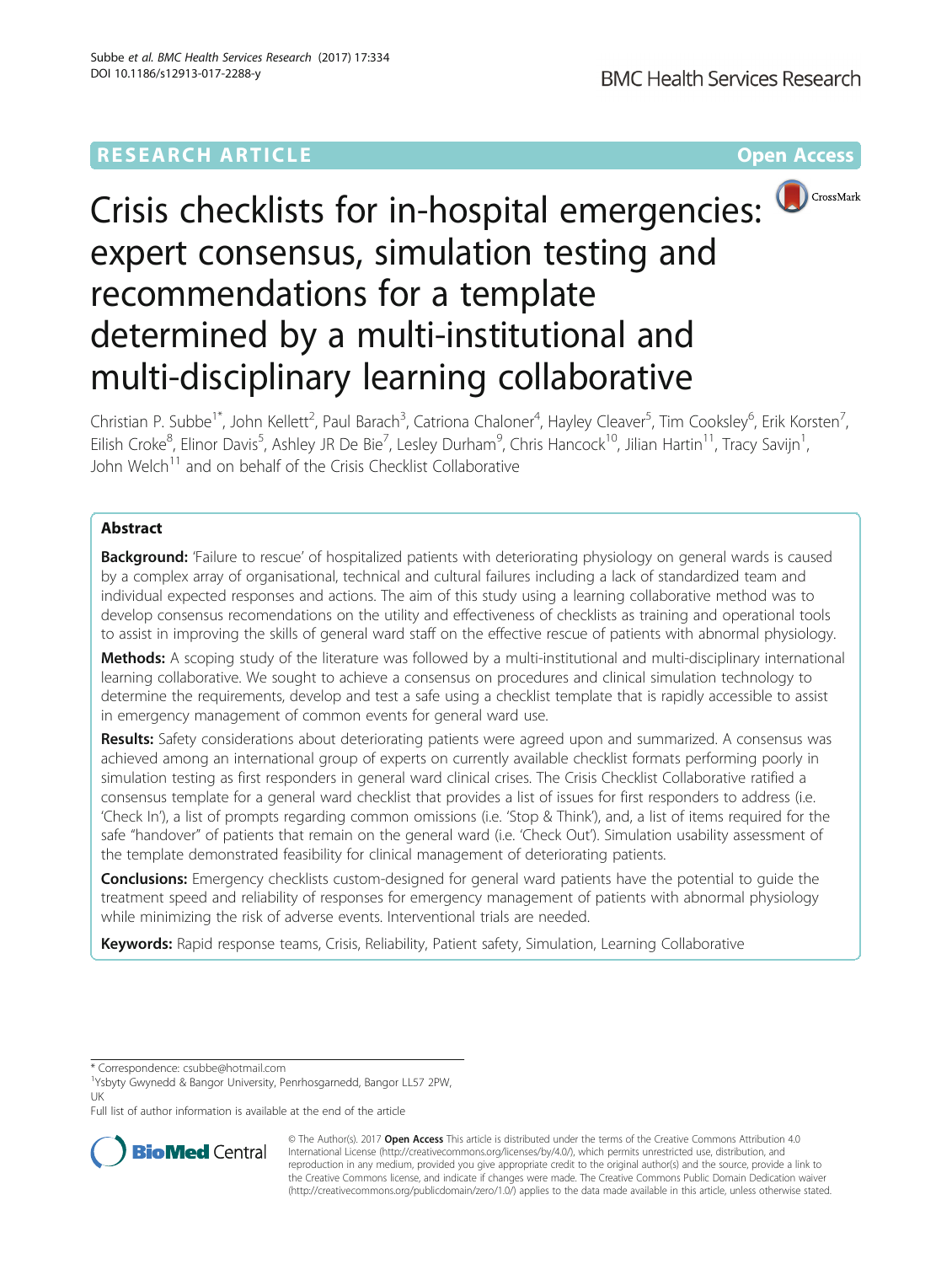## Background

Failure to detect and treat clinical deterioration, either from a medical condition or due to a complication of surgical treatment is a common life threatening problem [[1\]](#page-6-0). Hospitals have introduced Rapid Response Systems (RRS), which use an increasingly standardized evaluation and escalation treatment paradigm to manage patients with physiological derangements [[2, 3\]](#page-6-0). In contrast, the efferent limb clinical response is much more variable and ranges from the patient's primary care team, to lone nurse practitioners, to dedicated Rapid Response Teams (RRTs) with intensive care, medical, nursing and allied care providers. The first responders of the efferent limb on general medical and surgical wards will nearly always be an ad hoc assembly of available providers with limited experience in managing common emergency situations .

The publication of 'To Err is Human' in 2000 [\[4](#page-6-0)] has prompted a systems-approach towards safe care including applying human factors tools from safety-critical industries, such as aviation and nuclear power, that can be used to mitigate propagation of process failure to systems failures and adverse patient events [[5\]](#page-6-0). Checklists have been used effectively as part of routine safety procedures [[6\]](#page-6-0). The introduction of the Safer Surgery Checklist [[7](#page-6-0)] required operating theatre teams in 2009 to change their behaviour in team readiness and has been credited with the reduction of post-operative complications and mortality [[8](#page-6-0)]. Studies describing the use of checklists beyond the highly controlled environments of the Intensive Care Unit (ICU) and the operating theatre are rare: the SURPASS trial in the Netherlands demonstrated a slight reduction in mortality associated with the use of multiple checklists during the surgical patient pathway [[9\]](#page-6-0). Implementation of a 'sepsis six' care bundle in general ward areas using a checklist format has also demonstrated only a small reduction in mortality [\[10](#page-6-0)]. However, Urbach et al., found that surgical checklists had little impact when clinicians were not involved in checklist design or implementation [\[11\]](#page-6-0).

Aviation distinguishes between 'normal', 'non-normal' and 'emergency' checklists [[6\]](#page-6-0). 'Normal' checklists are used as part of standard operating procedures. They include lists used for preparation of a flight or technical checks by maintenance staff. The World Health Organisation's surgical checklist can be seen as a 'normal' checklist. Similar checklists have been used to effectively implement central venous catheter insertion [\[12](#page-6-0)] and ventilator associated pneumonia prevention 'care bundles' in many ICUs. [[13\]](#page-6-0) In these highly controlled settings, checklists seem to have reduced mortality and adverse events and helped to sustain improvements once embedded in clinical practice [[8, 12\]](#page-6-0). 'Emergency' checklists deal with uncommon, and unexpected crisis situations likely to have catastrophic outcomes. There are guidelines for the format and content of 'emergency' checklists that specify the recommended colours and typefaces to use [\[14\]](#page-6-0). In intensive care and surgery the checklists are intended to be used by several people working together in close partnership [\[15\]](#page-6-0).

While Medical Emergency Team call-out criteria and Early Warning Scores have helped to standardize the recognition of deterioration it is not clear how response could be standardized. We aimed to provide clinicians with rapidly accessible standardized checklists to assist structuring standardized responses to patient deterioration using a checklist format. These exoplored how checklists could be designed to be used by the patient's 'home' teams and help to structure emergency management and team response to common emergencies during escalation to Rapid Response teams.

#### Methods

#### Aim

The aim of this study was to develop consensus recommendations on the development and safe testing of a checklist template designed to manage common emergencies that occur on general medical wards by a multiinstitutional and multi-disciplinary learning collaborative.

#### Design: the crisis checklists learning collaborative

A learning collaborative is an innovative and comprehensive approach to multidisciplinary 'action research' that unite researchers, clinicians and policy makers to create a "community of practice" [[16](#page-6-0)]. The Crisis Checklists Learning Collaborative came together to create a safe, learning environment for advancing knowledge and promoting best practices related to developing and implementing better care for the deteriorating patient. The group consisted of 32 multidisciplinary experts with over 200 years of combined clinical experience, currently involved in research and clinical practice related to emergency checklists, were invited to participate in a series of consensus meetings. All participants were based at tertiary care medical centers and universities. The invitees attended three face-to-face meetings in Ireland (Dublin April 3-4th, 2014), Wales (Bangor September 5-6th 2014) and England (Manchester January 30-31st 2015).

Our cooperative learning facilitated the accomplishment of a specific end product using the principles of co-design with clinicians and research scientists working together with clinician end-users and patient representatives. Of the 38 participants, 16 were senior medical professionals, nine nursing professionals, six had a technical background while six were in training. Participants included nurse and medical practitioners in the area of Rapid Response Systems [[4](#page-6-0)], Intensive Care [[4\]](#page-6-0), Anesthesiology [[2](#page-6-0)], acute medical [\[4\]](#page-6-0) and general ward care (6,) as well as a patient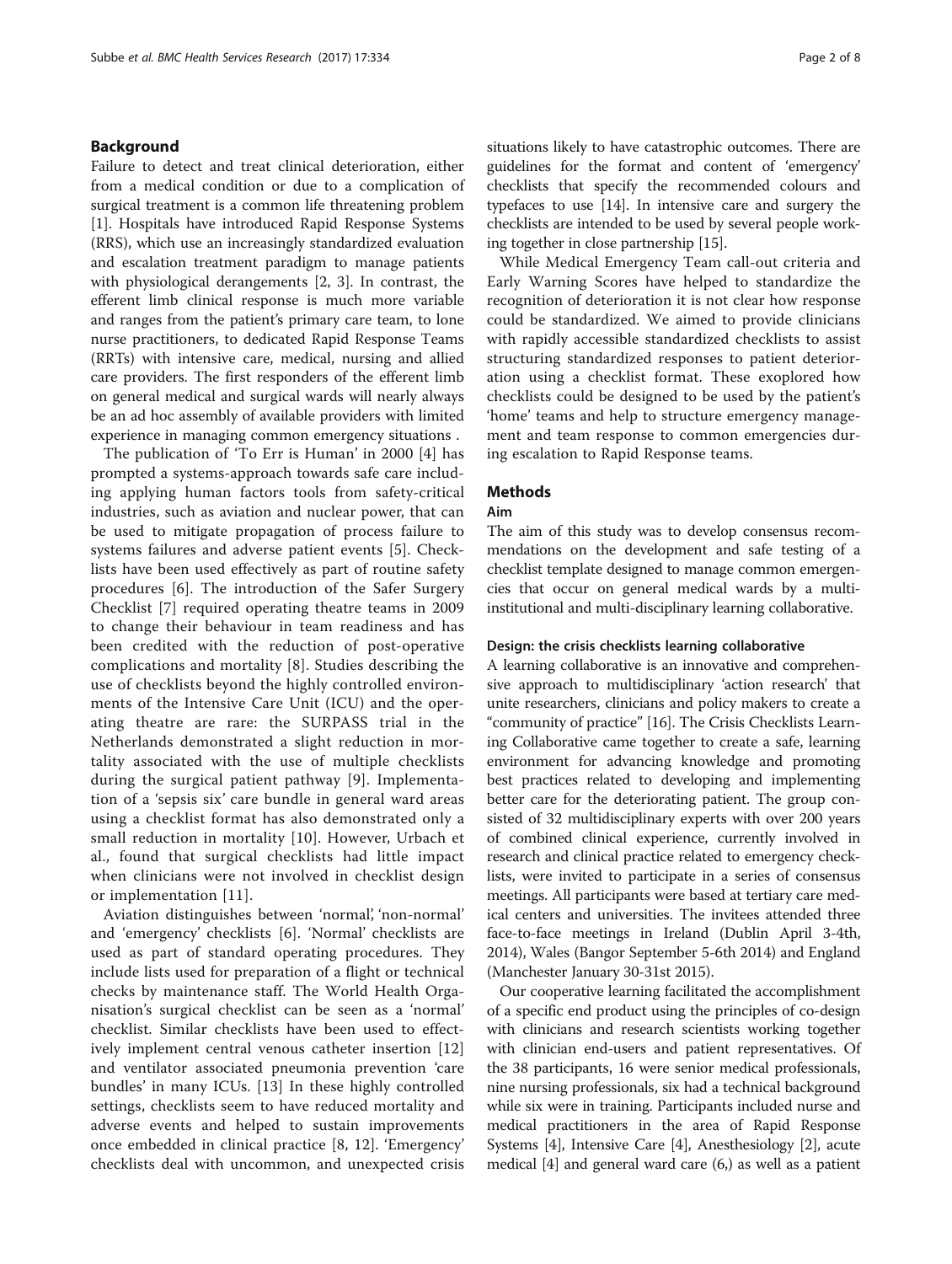representative. The skill set included national and regional program managers for Rapid Response Systems and Acute Care [\[4\]](#page-6-0), human factors and patient safety specialists, including those with military and aviation experience, and experts in information technology, quality improvement, systems and graphic design [\[6](#page-6-0)] and medical students [[2](#page-6-0)]. Members of the group were from France [[1\]](#page-6-0), Germany [[3\]](#page-6-0), Ireland [[9\]](#page-6-0), Netherlands [\[2](#page-6-0)], United Kingdom [\[17\]](#page-6-0) and the United States of America [\[2](#page-6-0)].

#### Literature search strategy

A scoping study of the literature [\[3](#page-6-0)] on checklists and their current use in medical care was performed by three members of the group (JK, CS, PB), prior to the face-to-face meeting, with the aim of summarizing existing research findings and identifying key gaps in the existing literature. We searched for published articles in medical and non-medical literature that assessed the effects of that assessed the effects of checklists. The studies were reviewed for their research design and internal validity. We assessed each study's findings in regard to their effects on patient mortality, morbidity, patient safety, as well as process outcomes. We searched MEDLINE, EMBASE, CRD, for all studies on use of safety checklists. Reference lists of selected articles were searched for potentially relevant studies meeting the inclusion criteria (snowballing). In addition, we used Google search engine using the search words checklist, rapid response team, resuscitation and patient safety. Protocols and publications that outlined safety criteria for use of checklists for deteriorating patients on medical wards were identified and distributed to the group. Additionally, any publication or protocol that a member of the crisis checklist learning collaborative deemed important was circulated prior to the meeting.

#### Ethics approval

Advice from the Health Research Authority (HRA) was sought with regard to the classification of the study. The HRA classified the collaborative as 'Not Research'. The waiver for informed consent was confirmed by the Bangor Research and Development office.

#### Workflow learning events

At the first meeting additional knowledge was contributed by participants via presentations from individual group members of any published or unpublished checklist data; further discussions, debate and critique were exchanged in a series of facilitated workshops and focus groups until clear agreement was reached. At the end of the first meeting the following tasks were assigned to designated conference participants:

- 1. Determine the common clinical situations on general wards for which checklists might be suitable by a further review of the literature;
- 2. Survey experts and active practitioners in rapid response strategies and systems; and
- 3. Draft prototype checklists for candidate conditions based on the templates of the Operating Room (OR) Crisis Checklists at [www.projectcheck.org/crisis](http://www.projectcheck.org/crisis) (courtesy to adriadnelab, [https://](https://www.ariadnelabs.org/) [www.ariadnelabs.org/](https://www.ariadnelabs.org/)).

Following the face-to-face meeting, a summary of the safety criteria for checklists was drafted, and, using an iterative process, was circulated to panel members via email until the group had reached consensus or agreed that they could not reach consensus. Consensus was defined as 100% agreement amongst the group.

The second meeting pilot-tested the checklists for validity and reliability in a high fidelity clinical Simulation Suite at the Ysbyty Gwynedd Hospital, in Bangor, Wales [[16, 18, 19](#page-6-0)]. Test clinical scenarios were undertaken as part of learning events and were administered to teams of volunteer candidates (i.e., doctors, nurses, medical and nursing students) access to medical notes, observation and medication charts and a 'nurse' facilitator delivered the information about their simulated 'patient'. Clinical scenarios were run twice in a randomized fashion, with and without the use of checklists. The performance of teams and individual candidates, with and without, the use checklists was observed, analysed and constructively criticized by the expert participants.

The third collaborative meeting provided the feedback and debate on checklist design, usage, and assessed the role that the clinical culture played in both medical and non-medical settings. Different checklists designs were discussed, piloted, reworked, amended and modified through multiple iterations via discussions, debate and critique in a series of facilitated workshops and focus groups. A consensus on the clinical issues to be addressed by checklists on general medical wards, and the design of the template for these checklists, was ratified by the conference participants. The checklists were edited by a graphic designer and pilot tested with physicians, students and nurses in the Simulation Suite of the Ysbyty Gwynedd Hospital, Bangor, Wales during several sessions in May, and June 2015. Participants selfassessed teamwork, task management, decision making and communication using Likert scales with and without checklists.

# Results

The literature search found only two references relating to the use of emergency checklists in operating rooms [[18, 20](#page-6-0)], and, we found no references related to the use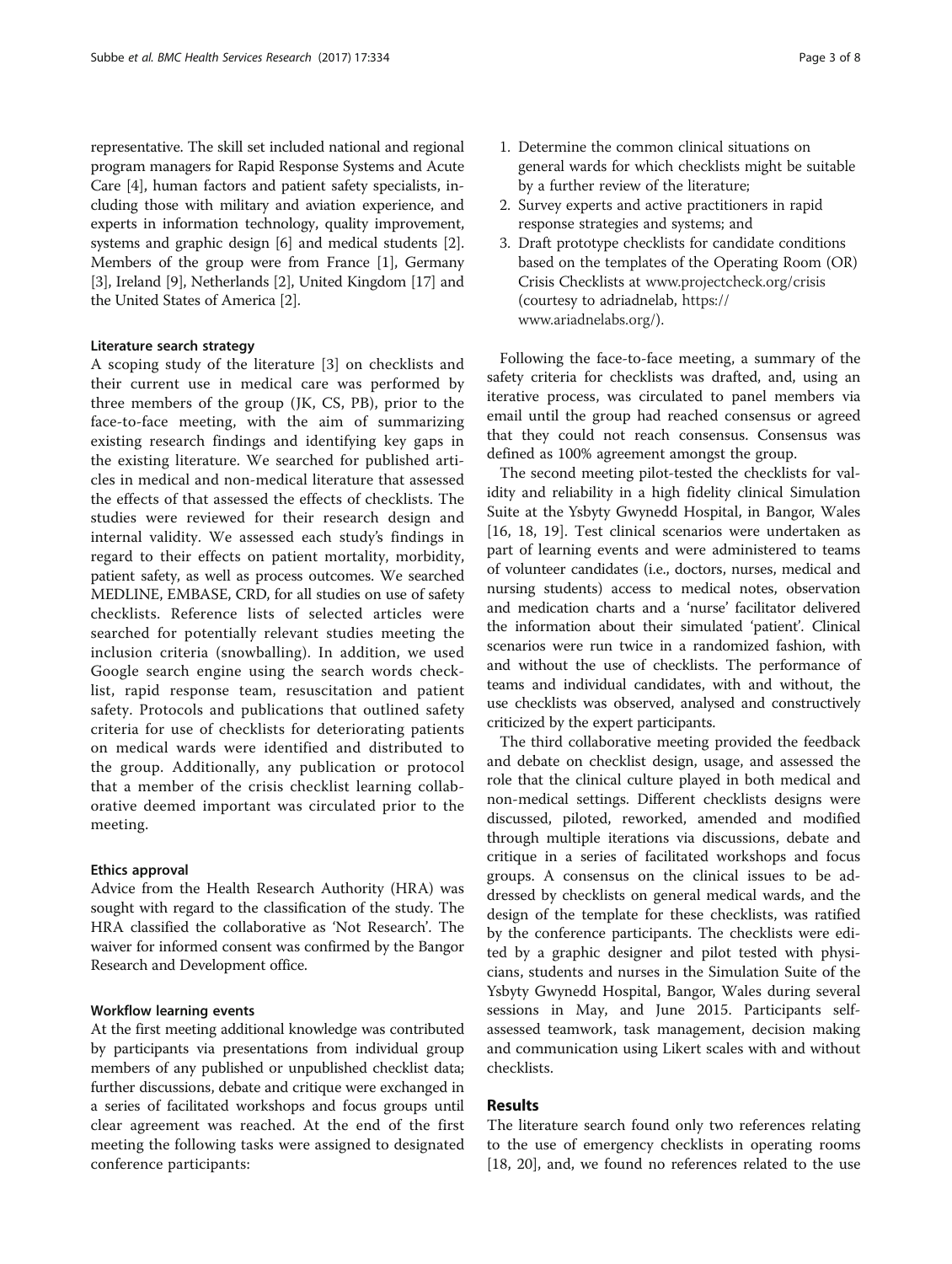of checklists and care bundles for emergencies outside intensive care units and operating theatres. We found no published reports evaluating emergency checklist usage on general hospital wards, and no checklists designed for this purpose.

# Selection of rapid response team scenarios suitable for checklists

We reviewed published data on the acuity of general ward patients that Rapid Response teams were commonly called on to evaluate. An analysis of 400 calls to a RRT in an Australian Hospital demonstrated that six patient scenario types were responsible for the bulk of call-outs: hypoxia (41%), hypotension (28%), altered conscious state (23%), tachycardia (19%), increased respiratory rate (14%) and oliguria (8%) [\[19](#page-6-0)]. Clinicians responding to a deteriorating patient could therefore potentially be directed to a limited catalogue of checklists to act upon when treating a deteriorating patient.

A semi-structured survey was designed, piloted, refined, and given to faculty and international specialists in the field from Europe, the US and Australia, to identify candidate conditions for checklists at the International Society for Rapid Response Systems (iSRRS) in Miami in May 2014. A catalogue of candidate conditions amenable to checklists was generated from the survey responses (Table 1).

The resulting catalogue of candidate checklists was tested for face validity at the Ysbyty Gwynedd Hospital, a 500 bed facility in the UK. Patients that fulfilled national trigger criteria for a rising National Early Warning Score (NEWS) [\[17\]](#page-6-0) of 6 or more were reviewed on three general medical wards over a 4 week period. We found 32 patients had new abnormalities, while 68% could be meaningfully allocated to three of the 11 pre-defined scenarios of 'respiratory distress' (38%), 'sepsis' (15%) and 'Altered Loss of Consciousness' (15%).

| <b>Table 1</b> Candidate simulation conditions |
|------------------------------------------------|
|------------------------------------------------|

| Group                                                        | Example conditions                                                                                                     |
|--------------------------------------------------------------|------------------------------------------------------------------------------------------------------------------------|
| Checklists based on Operating<br>Room Crisis Checklists [18] | • Anaphylaxis<br>• Airway<br>• Advanced Life Support scenarios                                                         |
| Interventional crisis                                        | • Gastrointestinal bleed<br>• Myocardial Infarction<br>• Sepsis<br>• Acute Kidney Injury<br>• Fast Atrial Fibrillation |
| Diagnostic crisis                                            | • Respiratory distress<br>• Un-specifically unwell<br>• Altered mental status                                          |
| Objective signs of instability                               | National Early Warning Score (NEWS [17])<br>level 3, NEWS level 5, NEWS level 7                                        |

# Simulation testing of emergency checklists templates (Bangor workshop)

The consensus view on currently available checklist formats is that for most providers the use of checklists might bring a 'task-based' rather than a "thought-based" approach to patient management and might result in a failure to seek and consider all available information. For example, in the 'Respiratory Distress' scenario the expected diagnosis of pulmonary embolism was not considered by several candidates. General ward checklists, therefore, need to be designed to prompt comprehensive data gathering and provoke appropriate thought as well as action. Checklist formats similar to the operating theatre checklists [[18](#page-6-0)], require a team of several responders already at the bedside. However, in a general ward the first-responder is often a lone responder, most likely a registered nurse and/or a junior doctor with limited experience in managing emergencies. The group's consensus view was that emergency checklists for general wards needed to be modified and be consistent with the organizational structure, cultural context and available resources at the time the RRT is called [[21\]](#page-6-0).

# Ratification of a checklist template based on consensus opinion (Manchester meeting)

We came to a consensus at the third Collaborative meeting that a general ward checklist should provide a list of key issues for the first responders of the patient's team (home team) to address (labelled the 'Check  $In$ '), a list of prompts for further actions or appropriate escalation (labelled 'Stop & Think'), and how they might structure the Rapid Response team intervention, and then list the items required for the safe "hand-off" of patients who had been stabilised and remained on the general ward (labelled 'Check Out'). We retained the checklist item addressing team leadership ('Who will be the crisis coordinator') from the crisis checklists for the operating room. Our expectation is that this role is either taken up by the most senior clinician or delegated by the same. Twelve candidate checklists were written applying these principles and a graphic designer edited the final version of the checklists for clarity and usability (Fig. [1\)](#page-4-0).

# Simulation testing of the ratified consensus checklist template

The suite of checklists that addressed the candidate medical emergencies (Table 1) was tested by volunteer candidates (i.e. doctors, nurses, medical and nursing students) in simulated environments at five hospitals (Bangor, Cork, Manchester, Rhyl and Eindhoven) in a standardized manner. Several volunteer responders reported usability problems with the checklists due to lack of familiarity. A short video clip that summarized the rationale and principles of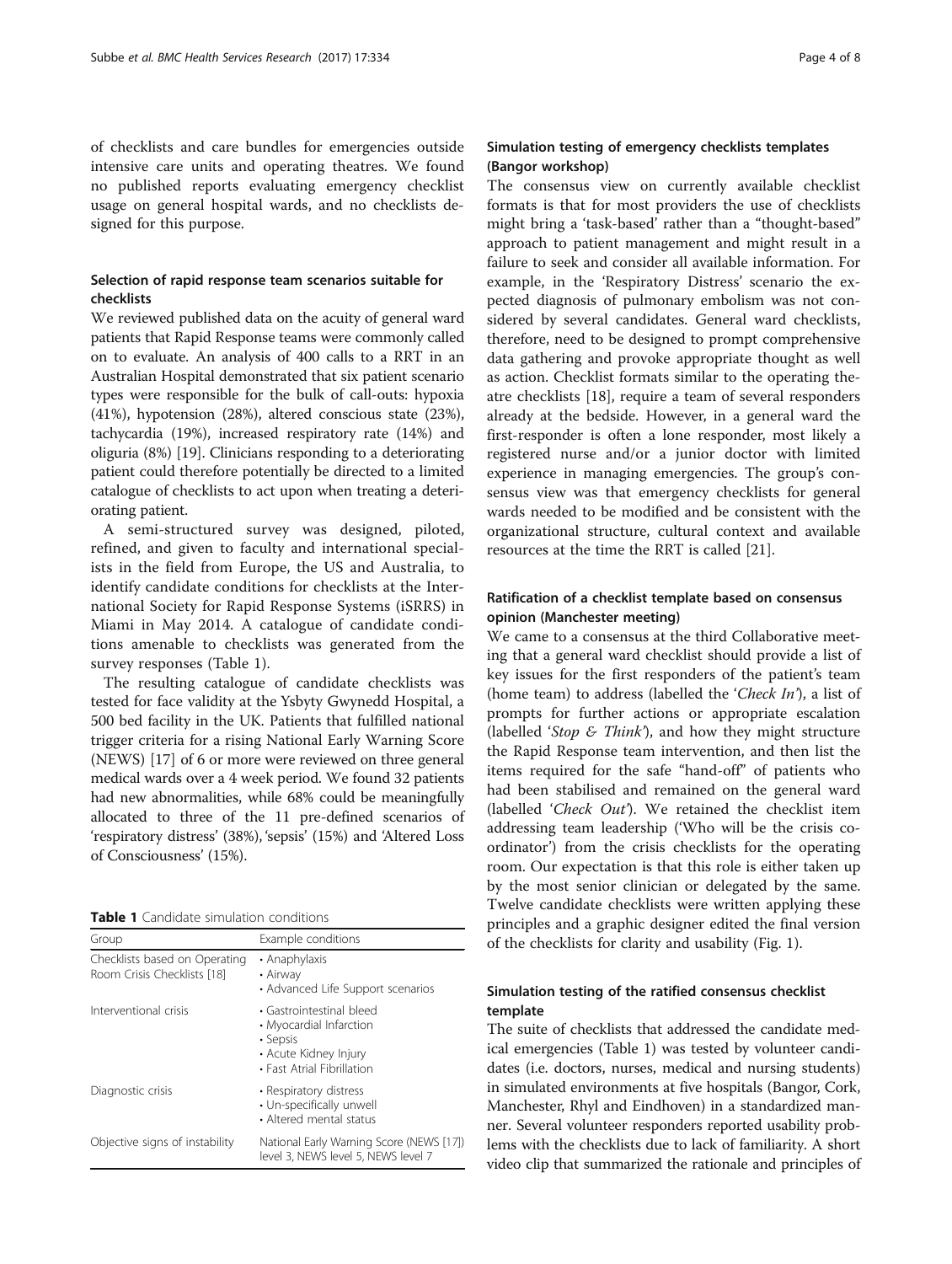<span id="page-4-0"></span>Emergency Checklist was developed [[22](#page-6-0)] to aid training and facility with the simulation mechanics.

When clinical teams were asked to assess their performance during patient management of common simulated emergencies they felt that the use of checklists improved their team work ( $p < 0.016$ ) and communication ( $p < 0.01$ ) and overall performance ( $p < 0.034$ ).

## Discussion

The aim of this study was to develop consensus recommendations to provide clinicians about the safe use of emergency checklists to assist in the emergency management of deteriorating patients on general medical wards. Hospitalized patient deterioration continues to challenge healthcare providers with variable outcomes and ongoing preventable harm(ref?). Utilizing previous evidence, simulation testing and expert opinion, the learning collaborative group achieved consensus on the best templates to use for RRT teams to assist in structuring patient management when faced with treating deteriorating patients on general medical wards.

This project used an established learning collaborative methodology to gain consensus on developing custom designed and rapidly accessible checklists for ward patients using standard procedures and clinical simulation technology to improve patient management. We found that general wards are qualitatively different from other clinical areas because the first responders must use resources that are available and therefore cannot rely on guidance by specialists. Our experience using a simulated environment suggests that while traditional checklist templates are not appropriate for general ward use, an innovative and flexible template we developed may be of value for the management of the common deteriorating patient by producing rapidly accessible and more reliable responses with improved measures of teamwork.

The systematic assessment of patient physiology at the bedside has led to dramatic reductions in rates of cardiopulmonary arrests [\[23](#page-6-0)–[25\]](#page-7-0). Despite this success many instances of abnormal patient physiology do not lead to early activation of a RRT [\[26](#page-7-0)–[29\]](#page-7-0). Moreover, even when a RRT team is called key interventions may be missed

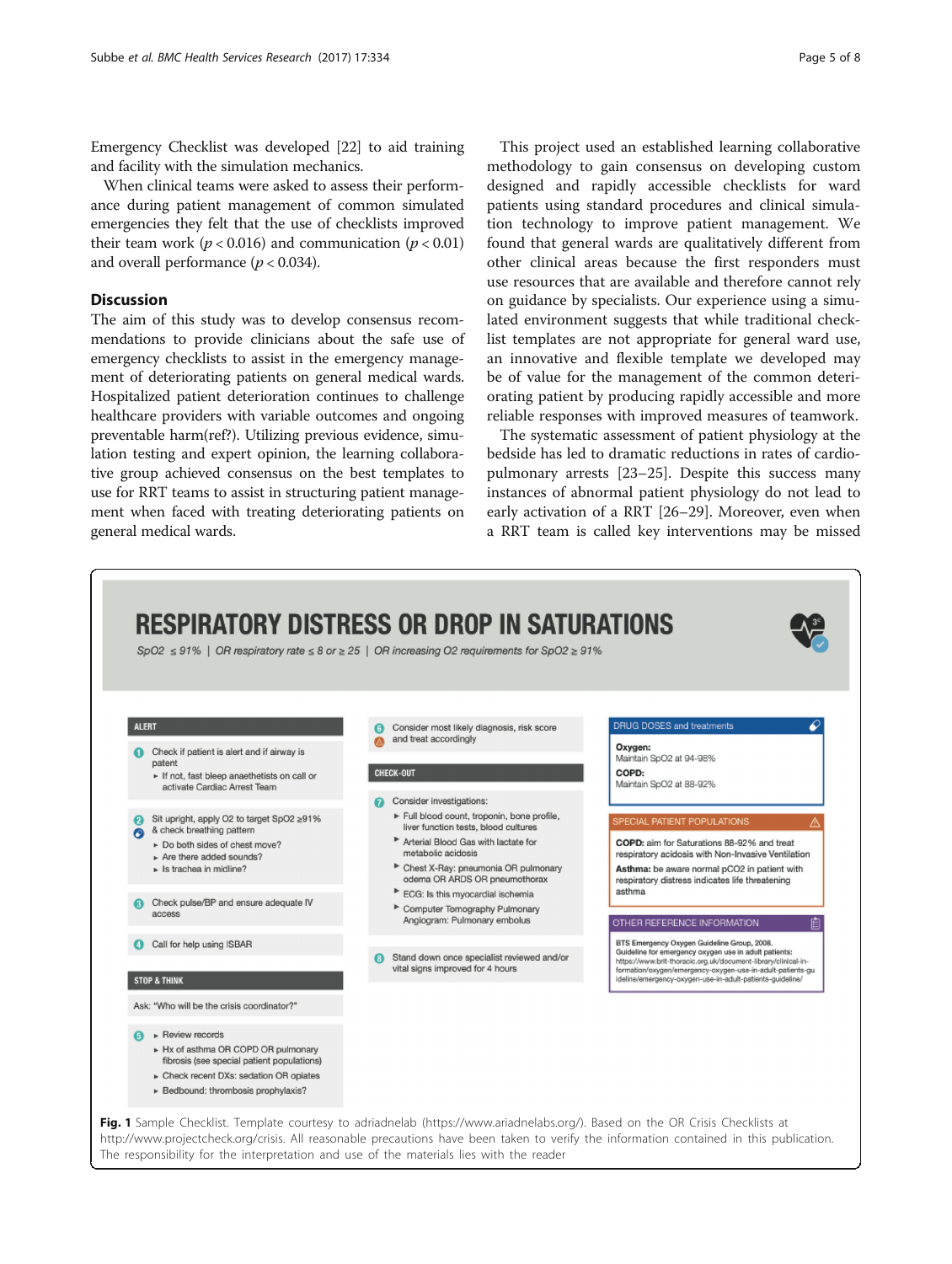[[29\]](#page-7-0), possibly as a result of errors in mental modelling and/or an incomplete understanding on how to respond to patterns of abnormal patient physiology [\[30](#page-7-0)]. Consequently a significant proportion of patients that trigger a RRT response subsequently generate recurrent "call-outs" [[31\]](#page-7-0). A potential solution for these challenges would be the greater standardisation of RRT activation by routinely using standardized checklists to assist in structuring emergency care management.

While members of the nursing team are usually caring for patients for the duration of their shift most other staff involved may have just transiently entered the ward, and may not have the required competencies. It is incumbent on the first responder to achieve initial stabilisation, best accomplished by using the established airway, breathing and circulation management protocols (i.e. ABCDE).. Therefore, checklists requiring advanced diagnostic and therapeutic skills cannot be activated when a crisis is recognized. More advanced diagnostic and therapeutic interventions can only be provided when more members of the impromptu team arrive. The team's leadership may then need to be re-defined and a reassessment performed using a secondary checklist.

Simulation for testing and training for RRTs and Cardiac Arrest Teams is well established [[32](#page-7-0)–[35\]](#page-7-0). We found testing of checklists in high-fidelity simulation highlighted important differences between patient crises experienced on general wards as compared to templates used elsewhere (i.e. in operating theatres or non-medical settings) due to variable expertise, resources and limited organiztaional support.

Checklists for emergency management have been used for years by individual clinicians as personal aides de memoire, and health care administrators have encouraged the adoption of checklists in the hope that they will minimize the risk, increase patient safety and cost of litigation [\[36](#page-7-0)]. However, as experience with the WHO surgical checklist has demonstrated, the benefits of checklists are only realised when the clinical staff are engaged and they are used to change the dynamics of a team's culture [[37\]](#page-7-0). Medical checklists are more likely to follow a predictable course if they make clinical sense to providers, have clearly defined endpoints [\[38](#page-7-0)] and actively engage the teams using them [[39\]](#page-7-0).

Checklists should thus not be regarded as 'magic bullets'. However they can help minimize variation and standardize care, maintain consistency and ensure quality of care resulting in reduced complication rates and lower mortality [\[12](#page-6-0), [13](#page-6-0)]. Many clinicians, however, worry that checklists may limit their clinical judgment, autonomy, and disrupt professional relationships [\[40](#page-7-0)]. These concerns will require significant changes in organisational culture and take time to appreciate and overcome [[41](#page-7-0)–[43\]](#page-7-0). Additionally investment in training will be required to embed the new checklist tools into clinical operations [\[44](#page-7-0)]. A vital factor in their successful use is the creation of egalitarian and flattened hierarchical team structures, so that junior team members have 'permission to challenge' and feel psychological safety when raising challenging issues about improving the care processes [\[45](#page-7-0)].

#### Conclusions

The successful implementation of crisis emergency checklists has the potential to improve patient care and outcomes. This study reports on the development of consensus recommendations to provide clinicians with rapidly accessible, standardized emergency crisis checklists to assist in structuring emergency management of patient on the general medical patient wards.

Hospitals are faced with the challenge of improving reliability of their care and patient outcomes especially when treating unstable patients. The concept of emergency crisis checklists is an attractive new addition to the expanding toolkit for continuous quality improvement by clinical teams. RRS crisis emergency checklists are likely to be effective when they are performed as a team routine in the context and readiness for change. An organizational culture that values improving outcomes is essential for sustained uptake and sustained implementation of checklists. The success of checklists will depend on uptake and acceptance by providers, supported by a strongly motivated and committed team ethos. We have drawn on results from a large international learning collaborative team from the US and Europe, comprised of medical and non-medical experts and including specialists from aviation and information technology. Future research required includes systematic evaluation of these recommendations.

#### Abbreviations

CRD: Centre for Reviews and Dissemination; EMBASE: Excerpta Medica dataBASE; ICU: Intensive Care Unit; iSRRS: International Society for Rapid Response Systems; MEDLINE: Medical Literature Analysis and Retrieval System Online; NEWS: National Early Warning Score; OR: Operating Room; RRS: Rapid Response System; RRT: Rapid Response Team; UK: United Kingdom; WHO: World Health Organisation

#### Acknowledgements

\* The Crisis Checklists Collaborative members are:

Paul Barach, Anaethetist, Wayne State University School of Medicine, Michigan, USA; Helene Beaugrand, Monitoring Specialist, Philips Healthcare, France; Dorothy Breen, Intensivist, University Hospital, Cork, Ireland; Declan Byrne, Physician, St James Hospital, Dublin, UK; Catriona Chalmers, Intensivist, Ysbyty Gwynedd, Bangor, UK; Hayley Cleaver, Medical Student, Cardiff University, Cardiff, UK; Tim Cooksley, Physician, University Hospital South Manchester, Manchester, UK; Eilish Croke, Program Manager, Health Executive Irland, Dublin, Ireland; Elinor Davis, Medical Student, Cardiff University, Cardiff, UK; Ashley De Bie, Doctor in training, Catharina Ziekenhuis, Eindhoven, Netherlands; Peter Donnelly, Monitoring Specialist, Dundalk Institute of Technology, Dundalk, Ireland; Eímhín Dunne, Doctor in training, Health Executive Irland, Dublin, Ireland; Lesley Durham, Program Manager, North Tyneside General Hospital, UK; Bryn Ellis, Doctor in training, Ysbyty Gwynedd, Bangor, UK; Rohan Goel, Doctor in training, Ysbyty Gwynedd,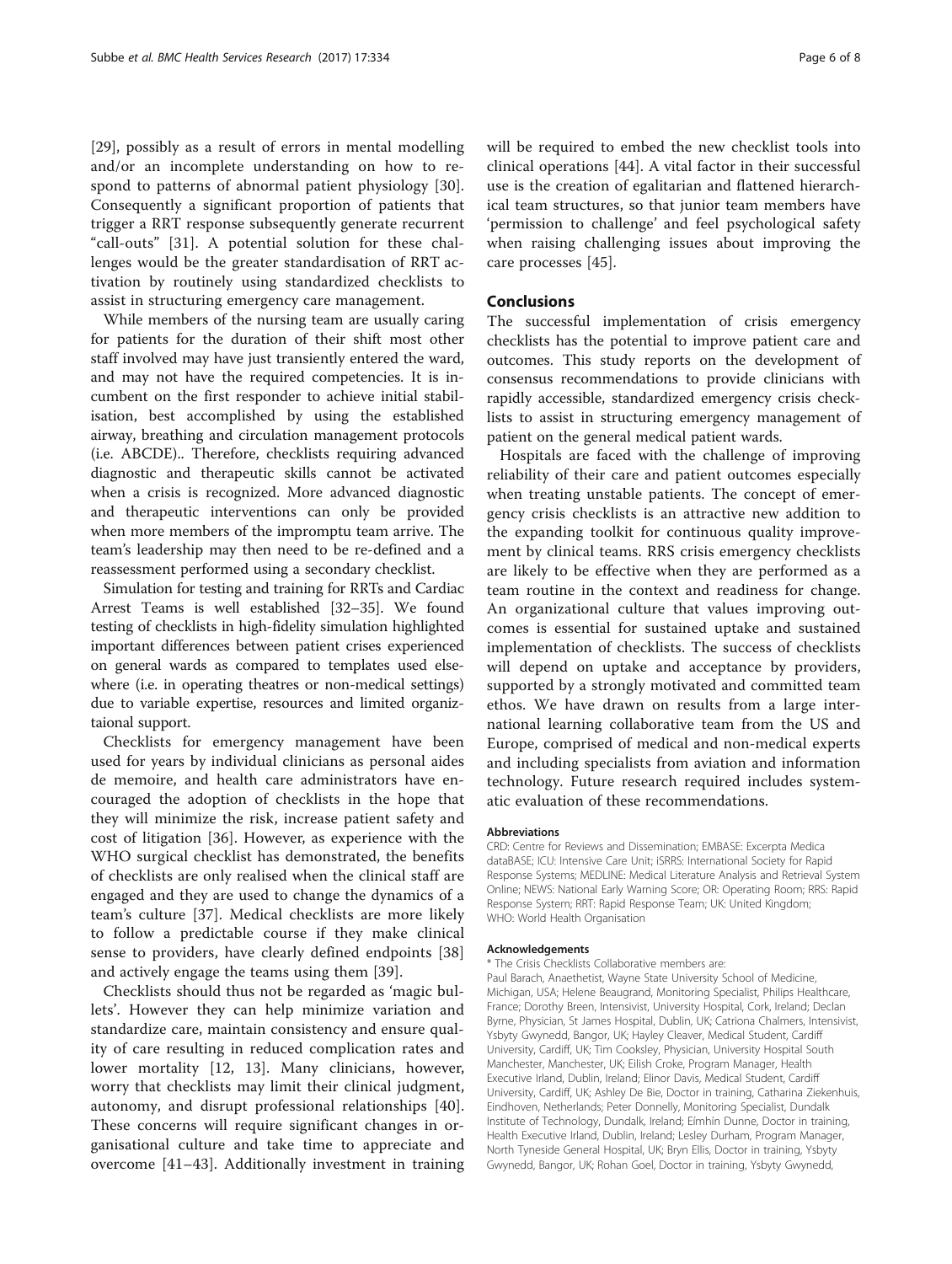<span id="page-6-0"></span>Bangor, UK; Chris Hancock, Program Manager, 1000 Lives, Cardiff, UK; Jillian Hartin, Rapid Response Practitioner, University College Hospitals London, UK; Denise Hinge, Rapid Response Practitioner, Brighton, UK; Mark Holland, Physician, University Hospital South Manchester, Manchester, UK; Dirk Hueske-Kraus, Monitoring Specialist, Philips Medizin Systeme, Böblingen, Germany; John Kellett, Physician, Nenagh Hospital, Nenagh, Ireland; Sean Kennelly, Geriatrician, St James Hospital, Dublin, UK; Erik Korsten, Intensivist, Catharina Ziekenhuis, Eindhoven, Netherlands; Geoffrey Lighthall, Intensivist, Stanford University School of Medicine, Standford, USA; Rebecca Lunn, Registered Nurse, Ysbyty Gwynedd, Bangor, UK; Michael Müller, Anaethetist, St Josephskrankenhaus, Freiburg i. B., Germany; Clodagh O'Dwyer, Geriatrician, Trinity College Dublin, Dublin, Ireland; Kerian O'Mahony, Doctor in training, Ysbyty Gwynedd, Bangor, UK; Nigel Paice, Squadron Leader, Human Factors expert, Royal Air Force, UK; Lisa Roberts, Doctor in training, Ysbyty Gwynedd, Bangor, UK; Tracy Savijn, Rapid Response Practitioner, Ysbyty Gwynedd, Bangor, UK; Christian P Subbe, Physician, Ysbyty Gwynedd, Bangor, UK; Dafydd Thomas, Patient Representative, Ysbyty Gwynedd, Bangor, UK; Richard Walsh, Program Manager, Health Executive Irland, Dublin, Ireland; Frank Weber, Monitoring Specialist, Philips Medizin Systeme, Böblingen, Germany; John Welch, Rapid Response Practitioner, University College London Partners, London, UK; Simon Woodworth, Health Information Researcher, University College, Cork, Ireland. We are grateful to St James' Hospital, Dublin and Declan Byrne in particular for organising and hosting the first workshop. We would like to thank staff at Bangor University and the Simulation-laboratory Team Einir Mowll and Leon Hughes at the Ysbyty Gwynedd in Bangor for facilitating the second workshop, Christies' Hospital, Manchester and Tim Cooksley for hosting the third workshop, the Information Librarian of the Ysbyty Gwynedd, Bangor, Nia Jenkins for undertaking the literature search and Sqn Ldr NJ Paice from The Royal Air Force for his input on human factors training, transport of unstable patients and checklist design. We are indebted for Prof Atul Gawande for inspiration and the permission to use templates from 'projectcheck' and to Prof Geoff Lighthall from Stanford or discussions around usage and format of peri-operative checklists.

#### Funding

No external funding was received by any of the authors in relation to this manuscript and work described in the manuscript. Philips Healthcare sponsored a meal for participants of the Manchester workshop.

#### Authors' contributions

All authors participated in the workshops and contributed to the drafting, testing and corrections of the checklists. PB, JK and CPS oversaw the final synthesis of the manuscript. All authors read and approved the final manuscript.

#### Competing interests

There are no financial and non-financial competing interests in relation to this manuscript and work described in the manuscript.

#### Consent for publication

Not applicable.

#### Ethics approval and consent to participate

Advice from the Health Research Authority (HRA) was sought with regard to the classification of the study. The HRA classified the collaborative as 'Not Research'. The waiver for informed consent was confirmed by the Bangor Research and Development office.

#### Data sharing

The datasets analysed during the current study is available from the corresponding author on reasonable request.

#### Publisher's Note

Springer Nature remains neutral with regard to jurisdictional claims in published maps and institutional affiliations.

#### Author details

<sup>1</sup>Ysbyty Gwynedd & Bangor University, Penrhosgarnedd, Bangor LL57 2PW, UK. <sup>2</sup>Nenagh Hospital, Nenagh, Ireland. <sup>3</sup>Wayne State University School of Medicine, Detroit, MI, USA. <sup>4</sup>Ysbyty Glan Clwyd, Rhyl, UK. <sup>5</sup>Cardiff University School of Medicine, Cardiff, UK. <sup>6</sup>The Christie Hospital, Manchester, UK.

<sup>7</sup>Catharina Ziekenhuis, Eindhoven, The Netherlands. <sup>8</sup>Acute Medicine Program, Dublin, Ireland. <sup>9</sup>North of England Critical Care Network (NoECCN) North Tyneside General Hospital, North Shields, UK. <sup>10</sup>Public Health Wales, Cardiff, UK. 11University College London Hospitals, London, UK.

#### Received: 4 August 2016 Accepted: 3 May 2017 Published online: 08 May 2017

#### References

- 1. Silber JH, Williams SV, Krakauer H, Schwartz JS. Hospital and patient characteristics associated with death after surgery: a study of adverse occurrence and failure to rescue. Med Care. 1992;30(7):615–29.
- 2. Lee A, Bishop G, Hillman KM, Daffurn K. The Medical Emergency Team. Anaesth Intensive Care. 1995;23(2):183–6.
- 3. Subbe CP, Kruger M, Rutherford P, Gemmel L. Original papers QJM Validation of a modified Early Warning Score in medical admissions. QJM. 2001;94(10):521–6.
- 4. Kohn LT, Corrigan JM, Donaldson MS, editors. Institute of Medicine (US) Committee on Quality of Health Care in America; To Err is Human: Building a Safer Health System. Washington (DC): National Academies Press (US); 2000.
- 5. Amalberti R, Auroy Y, Berwick D, Barach P. Five system barriers to achieving ultra safe health care. Ann Inter Med. 2005;142:756–64.
- 6. Clay-Williams R, Colligan L. Back to basics: checklists in aviation and healthcare. BMJ Qual Saf. 2015;24(7):428–31.
- 7. WHO Guidelines for Safe Surgery 2009. Safe surgery saves lives. Geneva: World Health Organization; 2009. p. 2009.
- 8. Haynes AB, Weiser TG, Berry WR, Lipsitz SR, Breizat A-HS, Dellinger EP, et al. A surgical safety checklist to reduce morbidity and mortality in a global population. N Engl J Med. 2009;360(5):491–9.
- 9. De Vries EN, Prins HA, Crolla RMPH, den Outer AJ, van Andel G, van Helden SH, et al. Effect of a comprehensive surgical safety system on patient outcomes. N Engl J Med. 2010;363(20):1928–37.
- 10. Daniels R, Nutbeam T, Mcnamara G, Galvin C. The sepsis six and the severe sepsis resuscitation bundle: a prospective observational cohort study. Emerg Med J. 2011;28(6):507–12.
- 11. Urbach DR, Govindarajan A, Saskin R, Wilton AS, Baxter NN. Introduction of surgical safety checklists in Ontario, Canada. N Engl J Med. 2014;370(11): 1029–38. 11.
- 12. Berenholtz SM, Pronovost PJ, Lipsett PA, Hobson D, Earsing K, Farley JE, et al. Eliminating catheter-related bloodstream infections in the intensive care unit. Crit Care Med. 2004;32(10):2014–20.
- 13. Resar R, Pronovost P, Haraden C, Simmonds T, Rainey T, Nolan T. Using a bundle approach to improve ventilator care processes and reduce ventilatorassociated pneumonia. Jt Comm J Qual Patient Saf. 2005;31:243–8.
- 14. CAP 676: Guidance on the Design, Presentation and Use of Emergency and Abnormal Checklists. Civil Aviation Authority (UK). 2006.
- 15. Laughlin PR, Vanderstoep SW, Hollingshead AB. Collective versus individual induction: recognition of truth, rejection of error, and collective information processing. J Pers Soc Psychol. 1991;61(1):50–67.
- 16. Wenger E, McDermott RSW. Cultivating Communities of Practice. Boston: Harvard Business School Press; 2002.
- 17. Jones M. NEWSDIG: The national early warning score development and implementation group. Clin Med (Lond). 2012;12(6):501–3.
- 18. Arriaga AF, Bader AM, Wong JM, Lipsitz SR, Berry WR, Ziewacz JE, et al. Simulation-based trial of surgical-crisis checklists. N Engl J Med. 2013; 368(3):246–53.
- 19. Jones D, Duke G, Green J, Briedis J, Bellomo R, Casamento A, Kattula A, Way M. Medical emergency team syndromes and an approach to their management. Crit Care. 2006;10(1):R30.
- 20. Ziewacz JE, Arriaga AF, Bader AM, Berry WR, Edmondson L, Wong JM, et al. Crisis checklists for the operating room: Development and pilot testing. J Am Coll Surg. 2011;213(2):212–7.
- 21. Bosk CL, Dixon-Woods M, Goeschel CA, Pronovost PJ. Reality check for checklists. Lancet. 2009;374:444–5.
- 22. Davis E, Cleaver H. Crisis Checklist Demo. [https://www.dropbox.com/s/](https://www.dropbox.com/s/x956nb83bnzbbbg/Crisis%20Checklists.mp4?dl=0) [x956nb83bnzbbbg/Crisis%20Checklists.mp4?dl=0.](https://www.dropbox.com/s/x956nb83bnzbbbg/Crisis%20Checklists.mp4?dl=0) Accessed 5 May 2017.
- 23. Ja G, Ekbom A. Reducing in-hospital cardiac arrests and hospital mortality by introducing a medical emergency team. Intensive Care Med. 2010;36:100–6.